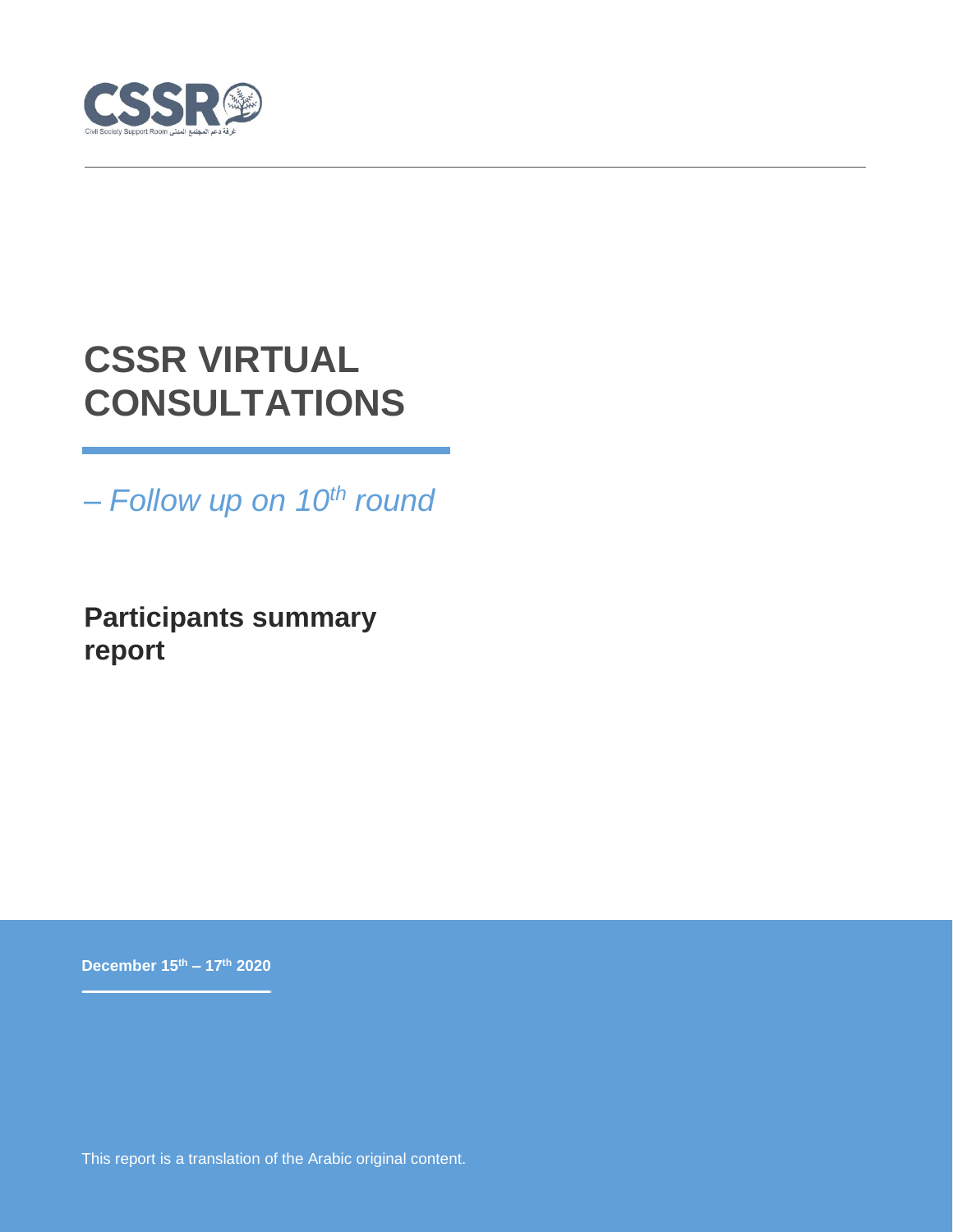# <span id="page-1-0"></span>**CONTENTS**

| <b>CONTENTS</b>                                   |   |
|---------------------------------------------------|---|
| <b>EXECUTIVE SUMMARY</b>                          |   |
| <b>CONSULTATION SESSIONS</b>                      | 2 |
| Feedback to the OSE-CSSR team                     | 3 |
| The overall situation in Syria                    | 3 |
| The digital platform and TWGs                     | 4 |
| <b>Risks</b>                                      | 5 |
| Next steps on the digital platform                | 5 |
| Proposed liaison group structure and organisation | 6 |
| Rotation of group participants                    | 6 |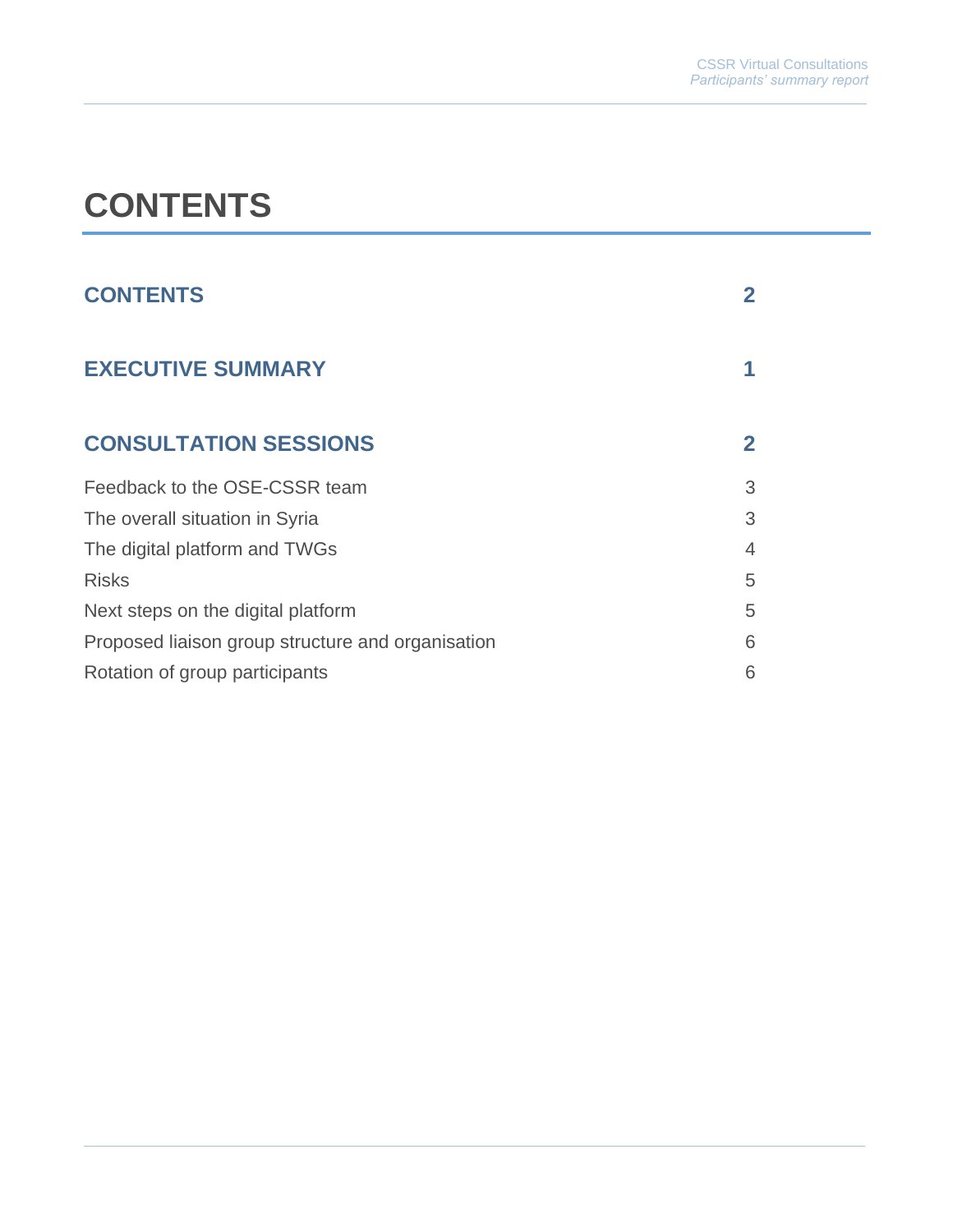# <span id="page-2-0"></span>**EXECUTIVE SUMMARY**

The UN Office of the Special Envoy for Syria (OSE-Syria) convened virtual follow-up Civil Society Support Room (CSSR) consultations between December 15th and 17th 2020 with participants who had attended the Geneva meeting held in January 2020. Participants discussed recommendations to strengthen the CSSR by broadening its inclusivity and transparency, as well as mechanisms for information sharing and knowledge management. They also

engaged with Special Envoy (SE) for Syria Geir Pedersen and Deputy Special Envoy (DSE) Khawla Matar on a wide range of concerns, including the lack of tangible progress on the political process, the detainee file, the impact of the pandemic, the economic crisis and the impact of sanctions, growing criminality, and their call for greater civic space for and protection of civil society.

1 1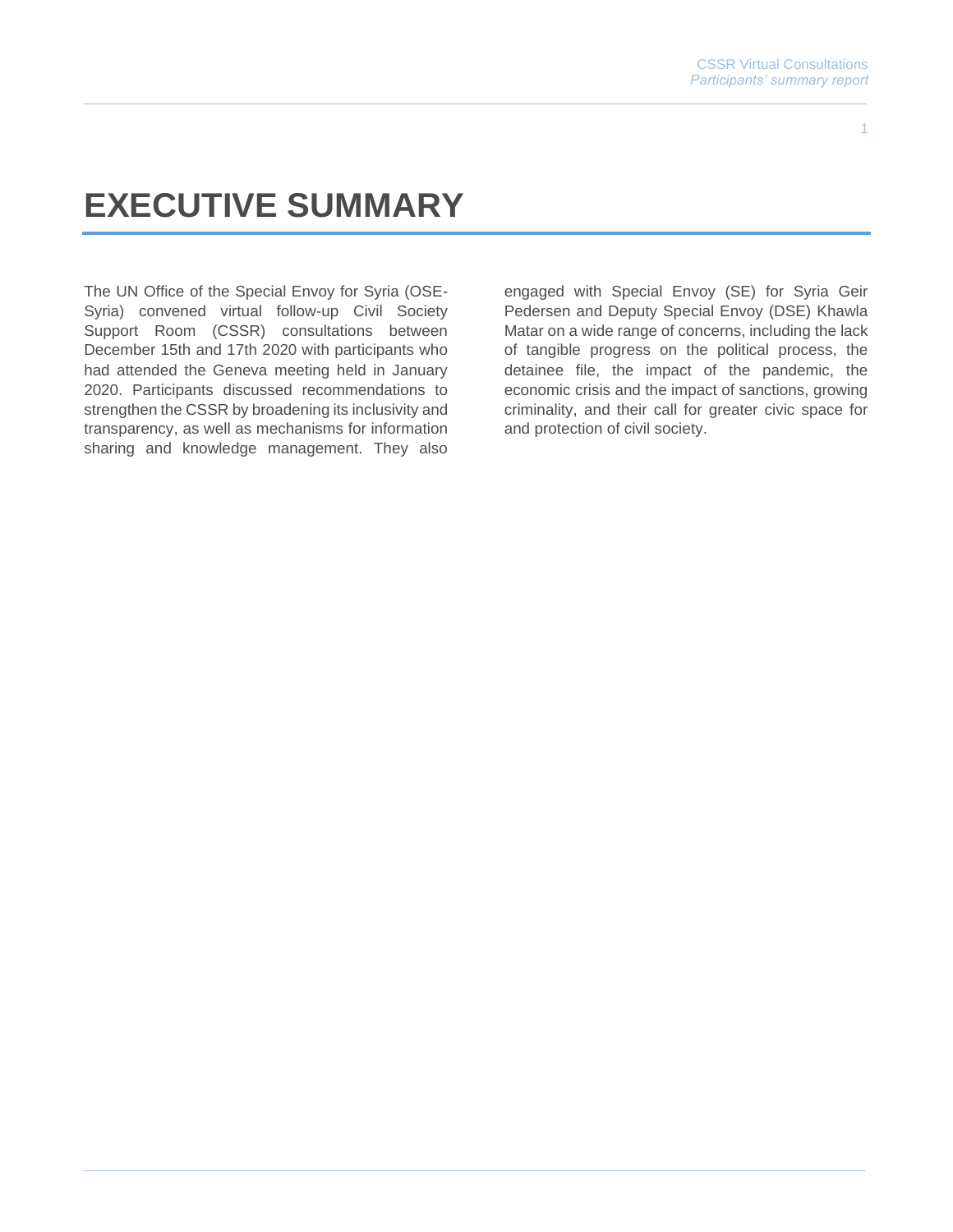# <span id="page-3-0"></span>**CONSULTATION SESSIONS**

During the first session participants were briefed by the OSE-CSSR team and were presented with proposals on the establishment of thematic working groups (TWGs), a dedicated CSSR website, and prototypes of a virtual collaboration platform and a CSSR liaison group that were developed in response to CSSR recommendations delivered to the SE in January 2020.

Among these recommendations were a greater desire for CSSR participants to engage on issues related to the political process, while continuing to advocate with International Syria Support Group (ISSG) member states through the CSSR. Participants also sought greater Syrian ownership of the CSSR, and recommended knowledge management as an ongoing process to capture ideas generated by CSSR participants and greater levels of transparency around the CSSR process.

The second session was an interactive meeting with SE Geir Pedersen and DSE Khawla Matar on the political process. SE Pedersen provided an update on the political process and the fourth round of the Constitutional Committee (November 30th-December 4th 2020) and engaged in a discussion on the broader political process, noting he would be briefing the UN Security Council the following day. DSE Matar welcomed the opportunity to interact with the CSSR group, underlining the importance of civil society in the political process. She said that the tools and ideas presented by the CSSR team were aimed at reinforcing the CSSR and ensuring Syrian ownership of it.

Participants thanked the SE for his update on the Constitutional Committee and asked several questions on its functioning, its potential as a tool to build confidence among the parties, and its representation. Participants also raised questions on the broader political process, the situation on the ground, and the need for a nationwide ceasefire and meaningful action on the detainee file and the response to the pandemic.

Following the presentation on the working groups, digital tools and the political exchange CSSR participants had with the OSE-Syria, participants held a third internal CSSR session to discuss the proposals and give feedback to the OSE-CSSR team. During the fourth session participants provided consolidated feedback to the OSE-CSSR team on the proposals (see: "Feedback to the OSE-CSSR team", below).

Finally, the fifth session comprised a presentation of the outcomes of the consultations to SE Pedersen and a final interactive discussion. SE Pedersen was very impressed by the proposals made by participants, noting that they would strengthen the CSSR and deepen cooperation with the OSE-Syria. He looked forward to the establishment of the TWGs and to observing potential synergies among the groups. Participants welcomed the new organisational framework for the CSSR, in particular the proposals for the setting up of TWGs and the liaison group. Participants commented on the Security Council briefing and specifically on the use of one term that had sparked controversies among civil society [\(see clarification issued on 18 December](https://specialenvoysyria.unmissions.org/clarification-office-special-envoy-syria)  [2020\)](https://specialenvoysyria.unmissions.org/clarification-office-special-envoy-syria).

Several participants emphasised the confusion between the CSSR and the Middle Third, asking for more communication to better explain the role of the Middle Third of the Constitutional Committee to the wider civil society. Participants also discussed the situation on the ground, the situation of refugees and IDPs, the impact of sanctions, the difficult economic and humanitarian situation, and possible elections.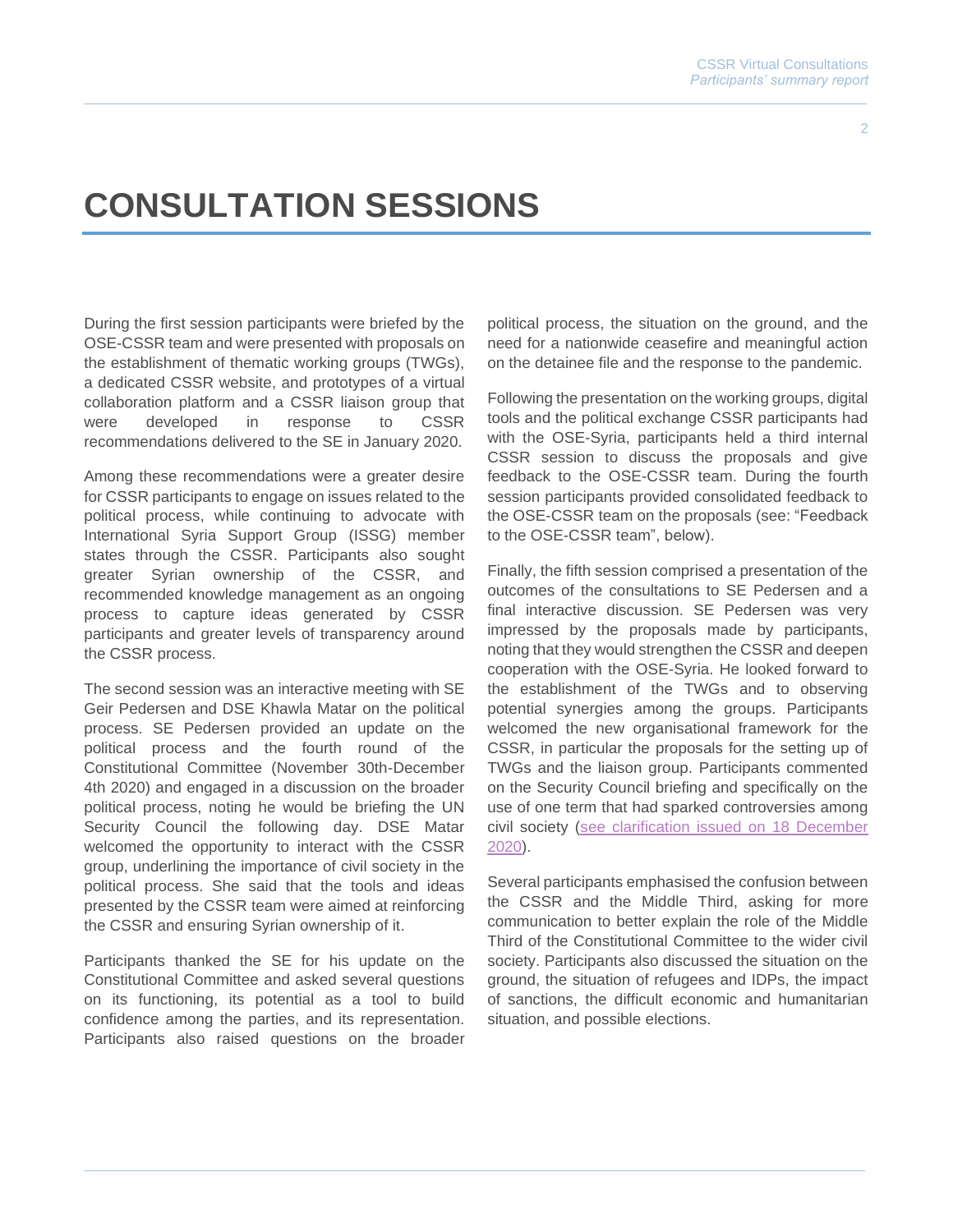#### 3

## <span id="page-4-0"></span>*Feedback to the OSE-CSSR team*

The following points are CSSR participants' summaries of the discussions that took place on issues outlined below:

### <span id="page-4-1"></span>*The overall situation in Syria*

- ◆ The solution to the Syrian conflict still lies in foreign hands. We must promote a local, civilian option for resolving the conflict.
- ◆ It is of paramount importance to have access to the papers and documents produced by the Constitutional Committee and to keep supporting its civil society bloc.
- ◆ There are high risks of general devastation and destruction (in part caused by illegal economic activities, the war economy, education problems and drugs).
- ◆ The SE is a mediator and not a decisionmaking third party.

### *The CSSR's identity and role*

- Since its creation in line with Security Council Resolution 2254 the CSSR has prioritised advocacy and the exercise of political influence, and will continue to do so.
- ◆ The CSSR should remain closely in touch and up to date with the Syrian people's concerns.
- The CSSR is not an alternative to negotiations, nor a way out of the numerous deadlocks that plague so many aspects of attempts to resolve the Syrian crisis.
- ◆ The CSSR does not replace the existing political process, but will support all tangible steps taken to further that process.
- ◆ Strategic planning is of the essence. We must stop being reactive and become proactive.
- ◆ We recognise and value differences and believe in shared values as an essential part of our practice.
- ◆ The CSSR's approach to the public sphere is strictly a civil one that operates in parallel with the negotiation process.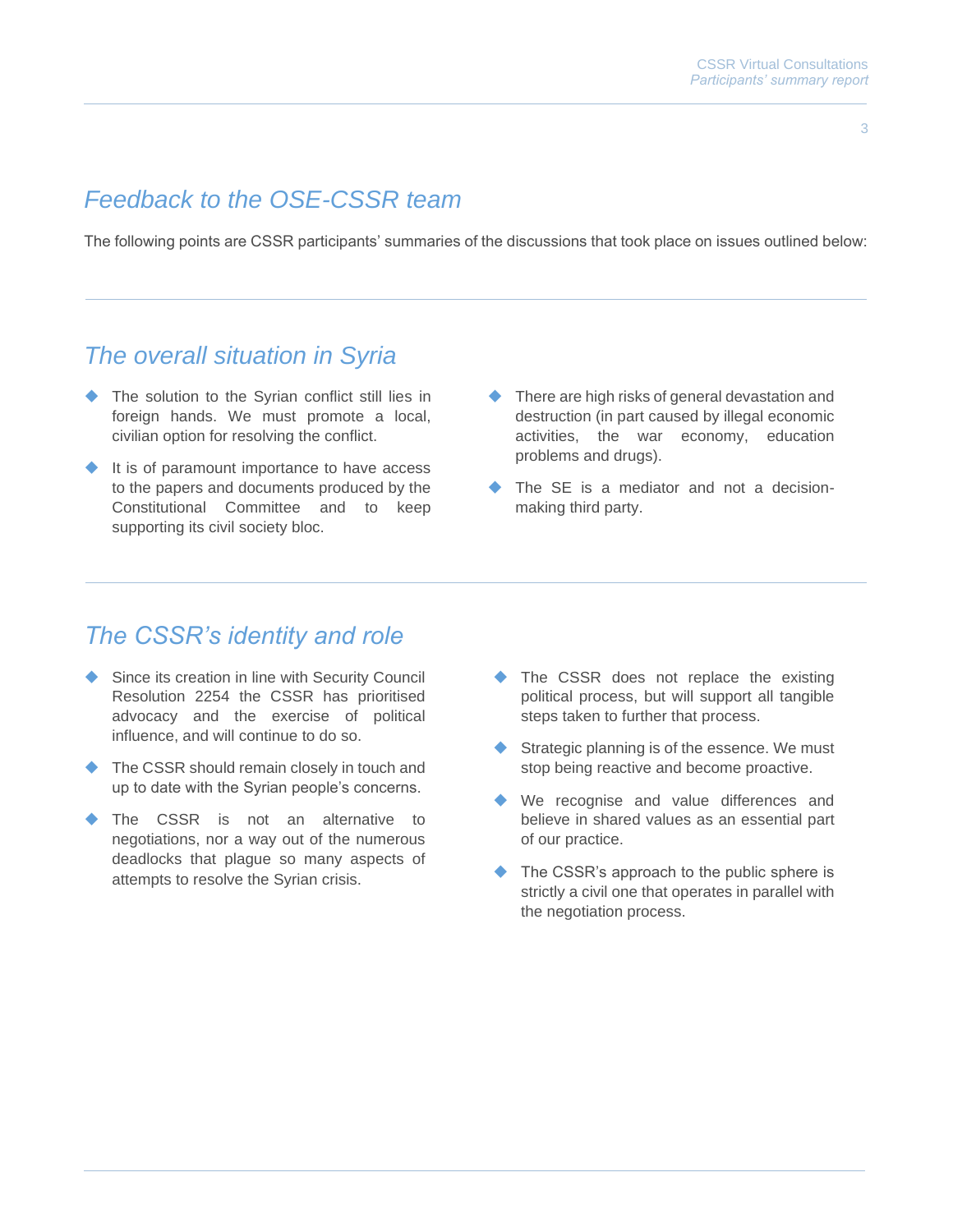# <span id="page-5-0"></span>*On the digital platform and TWGs*

- ◆ It is important to emphasise that consensus is not an objective, despite its importance.
- ◆ The CSSR process is not about establishing research and study groups. However, the aim is to produce policy papers that intersect with the SE's mandate and his office in managing the dialogue and negotiation process.
- In all the papers that are produced we will reflect the civil views of the groups working

through the digital platform, including potentially divisive views.

- ◆ The TWGs are an opportunity to delve into more nuanced and detailed discussions and to come up with a strategy to reinforce the CSSR's identity and values.
- Setting our social/political alignments aside is important but having meaningful discussions that acknowledge differences and work around them is equally important.

## *Shortcomings*

- Continuing to have unrealistically high expectations will only result in further frustration.
- Our impact on the negotiation process itself remains very limited.
- Communication in our COVID-19 response could have been better but fell short for many reasons.
- The lack of clearly set time frames and milestones reduces the quality of outcomes.

## *Opportunities*

- New steps can be taken towards broadening the public space.
	- Creating a sustainable interactive process that is not seasonal.
	- Supporting a constructive negotiation process.
- Encouraging stakeholders to reject geographical labelling and embrace thematic issues.
- Broadening inclusion and participation.
- Opening new perspectives for a constructive dialogue that acknowledges differences but is not undermined or disrupted by them.
- Our voices are still needed and are still heard.
- The digital platform is a large window and a greater space that can end the monopoly of the few, travel lists, and geographical references for those who wish to seek a workable solution for Syria.
- Developing more coordination avenues with the Women's Advisory Board through the TWGs.
- ◆ Developing coordination avenues with the Constitutional Committee's Middle Third.
- Achieving a new level of inclusion for all interested stakeholders.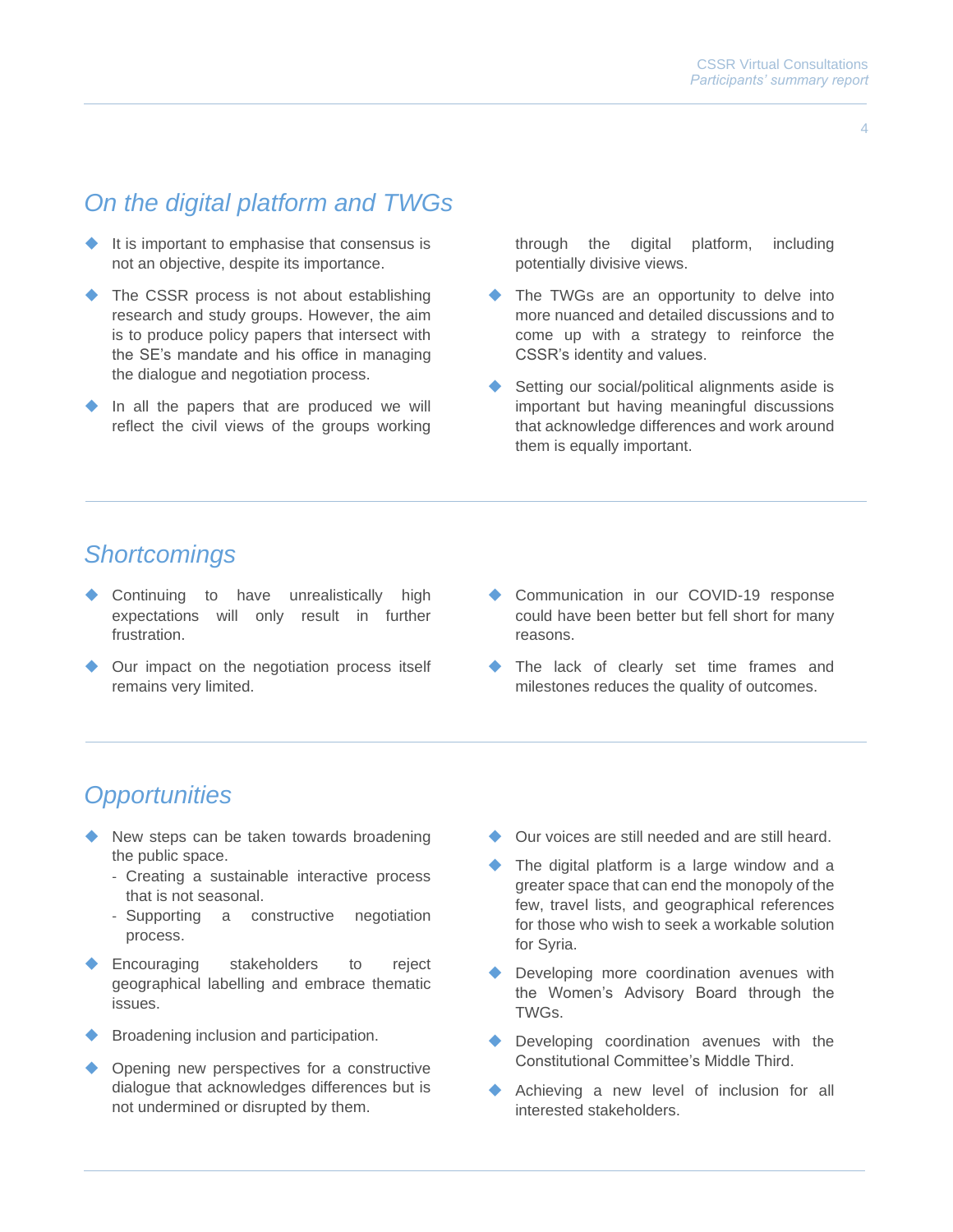5

### <span id="page-6-0"></span>*Risks*

There is the danger that we feel ourselves to be working on the margins and that CSSR outputs are not being discussed in depth, and there is no assessment of the impact of our efforts.

Negative competition rather than collaboration between civil society organisations could undermine our commitment.

Dividing participants according to regions creates many challenges.

We can become frustrated and feel that things are not moving forward.

To overcome all these risks, what is needed is a transparent approach that carefully and constructively plans and implements what is does but is bold in what it wishes to do.

### <span id="page-6-1"></span>*Next steps on the digital platform*

- ◆ We can leverage many participatory research mechanisms and expert lists.
- ◆ It is important to develop our role by using a bottom-up research approach.
- ◆ Producing academic research is not our aim; rather, we seek to produce policy and position papers while carefully considering what others are producing and scrutinising their methodology and credibility.
- It is essential to increase participation in the process to include all segments of Syrian society.
- Some TWGs may be merged (such as "governance" with "civic values" and

"constitution" with "elections") and other new ones created (on trust-building measures, detainees, abductees, the forcibly disappeared).

- Papers sent to the OSE are designed to be shared with the SE. Should this not happen, the reasons must be clarified so as to avoid them in the future.
- A survey form is needed to facilitate active and immediate participation in the digital platform and TWGs.
- Liaison group participants should be actively encouraged to give precedence to public interest over personal interest.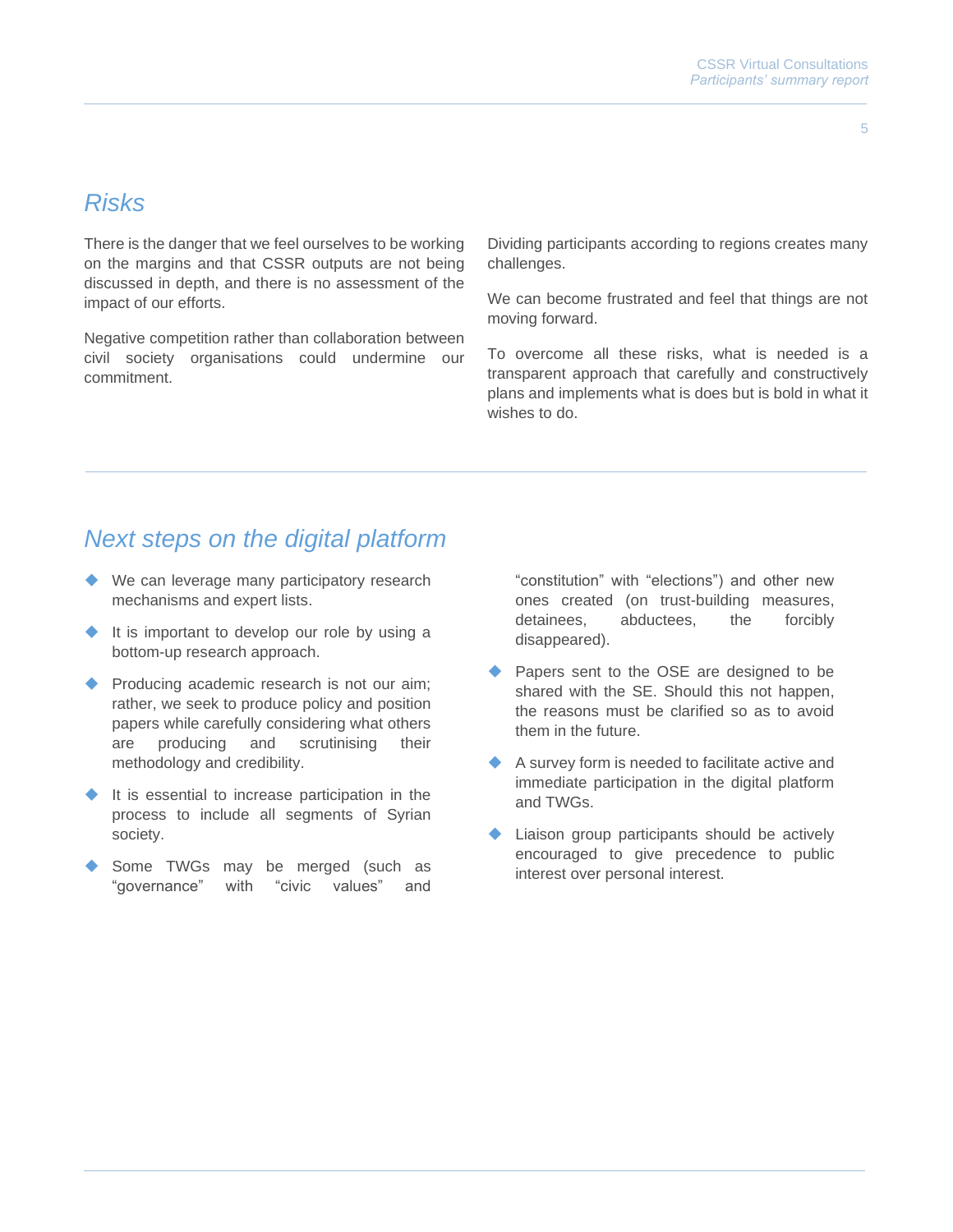#### 6

#### <span id="page-7-0"></span>*Proposed liaison group structure and organisation*

The following feedback was obtained from CSSR participants regarding the structure and organisation of the liaison group proposed by the OSE-Syria. The aim was to address gaps in the proposed mechanism. Please note that the proposal was not finalised by participants and the OSE-Syria.

◆ After the various groups are formed and their members chosen, a facilitator should be chosen for each group by the members themselves. These facilitators will become members of the liaison group. In addition, a list of seven participants nominated by the OSE-Syria should complement the final number of 14 members of the liaison group. This is intended to guarantee a balanced representation of regions, genders and people with special needs. In total, the 14-person membership of the liaison group should comprise four representatives for Syria, two for Lebanon, two for Jordan, two for Turkey, two for Iraq's Kurdistan Region, and two for Europe.

### <span id="page-7-1"></span>*Rotation of group participants*

- **1.** Each founding group should remain in place for six months. Should any member decide to leave a group, he/she should be replaced using the same procedure by which he/she was appointed.
- **2.** On July 1st, 2021 a minimum of half of the members of each group (i.e. seven members) or a maximum of ten should be replaced. A group facilitator should then be chosen for each group who can, but need not be, the same facilitator as previously. Some of those members who are replaced should be nominated by the OSE-Syria using the same procedure as before (see the formula in the diagram below).
- **3.** The process described in point 2 should then be repeated every three months after July 1st 2021.
- **4.** The same mechanism for researching and issuing papers within the groups should be retained.